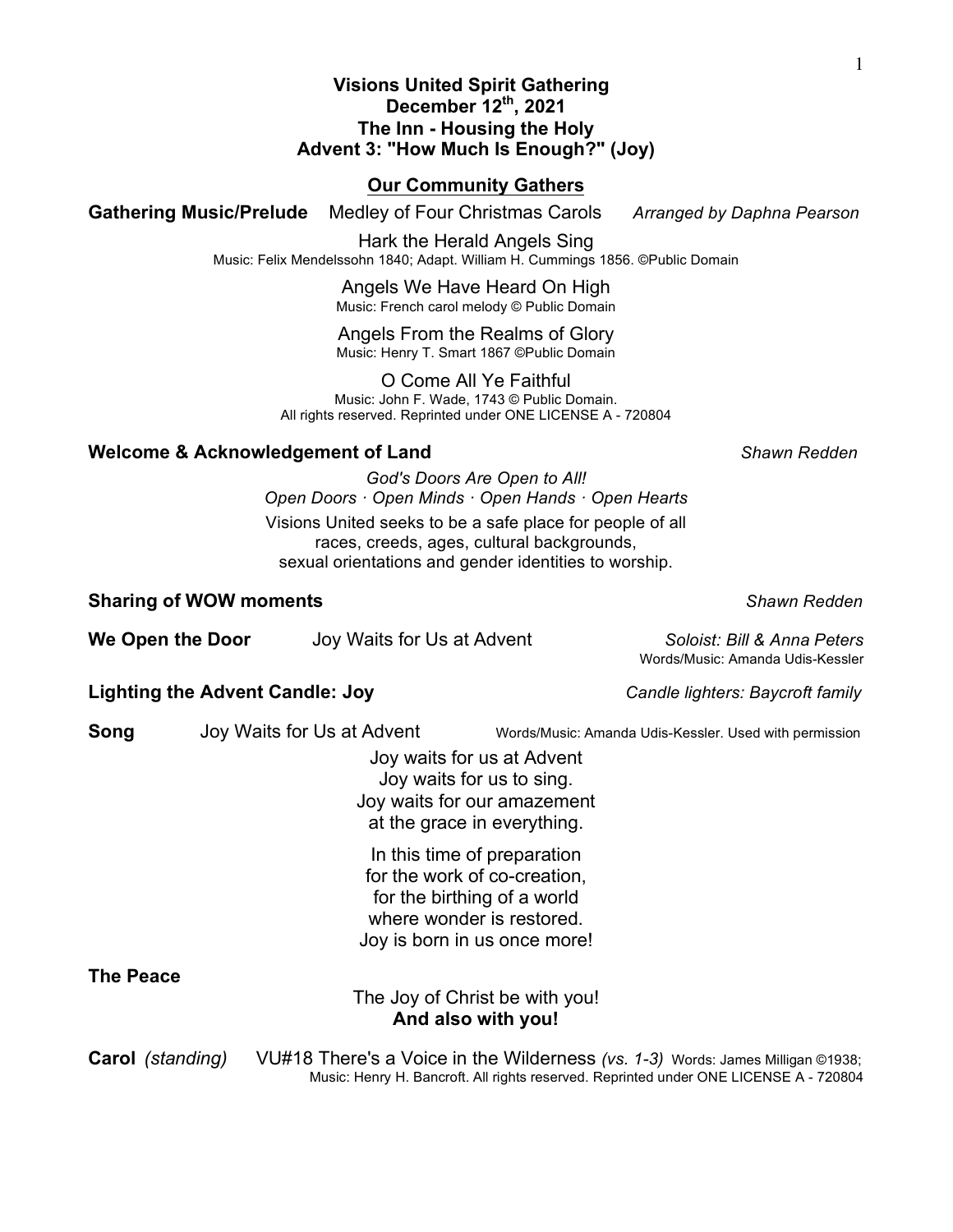#### **We Listen for Wisdom**

#### **Theme Conversation for All Ages** *Brian Botten*

*Response - "We make room for Jesus"*

**Song** *Words: © Mark Burrows. Tune: The First Nowell, refrain. Public Domain* 

Make room for joy. Make room for joy. Jesus is coming, make room for joy.

*(Children's Advent program begins)*

**Wisdom Reading** Isaiah 12:2-6

**Reflection** *Brian Botten*

**Special Music Video** O Come, O Come Emmanuel*(vs 1,2 & 3)*

Words: Adrian Marchuk © 2021; Music: 15<sup>th</sup> century plainsong melody.

All rights reserved. Reprinted under ONE LICENSE A – 720804

Video: UCC Advent Unwrapped

https://www.youtube.com/watch?v=oE\_r9VLndUY&list=PLQDu-SgFb3RjsK9BdbbYkwAvI\_3hLsUn-&index=4

#### *Verse 1*

O come and be the hope in all our lives Though chaos and confusion still survive We know the path of hate all too well We need our God with us, Emmanuel! Rejoice, rejoice! Emmanuel shall come to us And all things shall be well

#### *Verse 2*

O come and bring your peace upon the earth That even now still longs for its rebirth We seek to live and move in your ways Guide us to peace and justice all our days Rejoice, rejoice! Emmanuel shall come to us And all things shall be well

*Verse 3 (for Advent 3)*

O come to us like joy of heaven's dawn, From Mary's womb a faithful paragon

Brought forth into this world by love's power

Your Spirit through her labors in that hour

Rejoice, rejoice!

Emmanuel shall come to us

And all things shall be well

# **We Respond with Prayer and Gratitude**

## **A Story of Inn-keeping** *Shawn Redden*

**Invitation to Generosity & Blessing of Our Gifts** *(Offering gifts brought forward)*